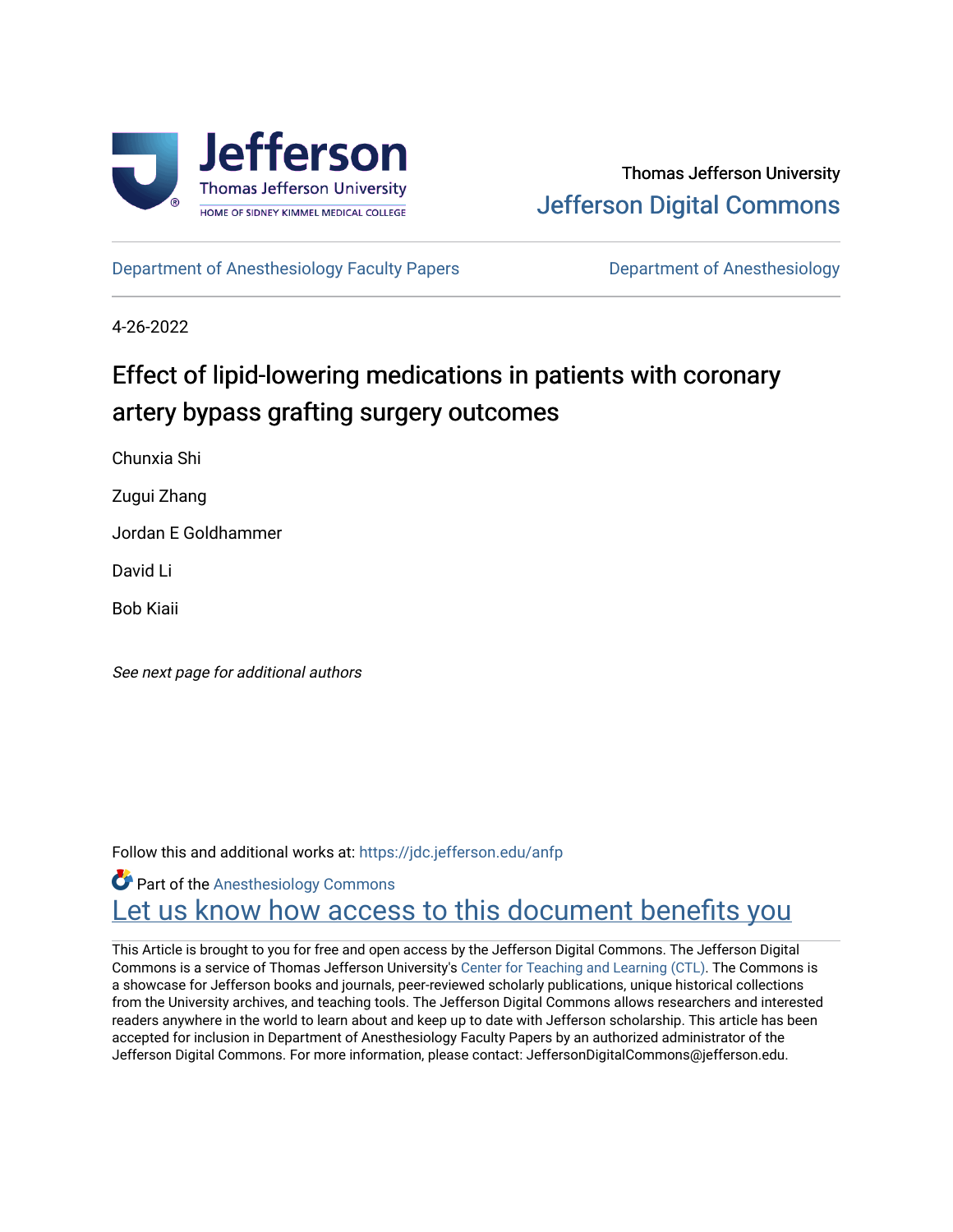## Authors

Chunxia Shi, Zugui Zhang, Jordan E Goldhammer, David Li, Bob Kiaii, Victor Rudriguez, Douglas Boyd, David Lubarsky, Richard Applegate, and Hong Liu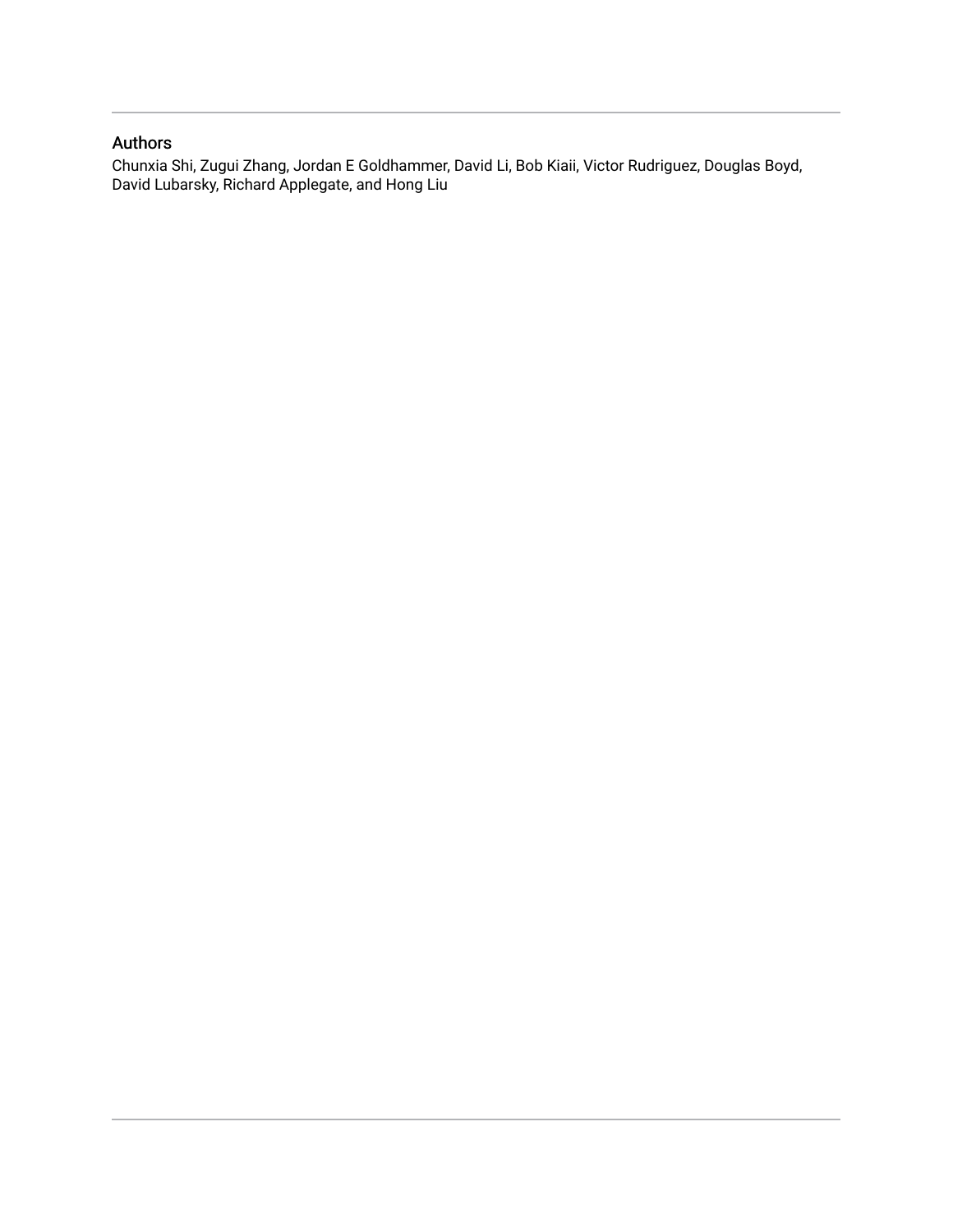## **RESEARCH**

**Open Access**

# Efect of lipid-lowering medications in patients with coronary artery bypass grafting surgery outcomes

Chunxia Shi<sup>1,2</sup>, Zugui Zhang<sup>3</sup>, Jordan Goldhammer<sup>4</sup>, David Li<sup>2</sup>, Bob Kiaii<sup>5</sup>, Victor Rudriguez<sup>5</sup>, Douglas Boyd<sup>5</sup>, David Lubarsky<sup>2</sup>, Richard Applegate<sup>2</sup> and Hong Liu<sup>2\*</sup>

## **Abstract**

**Background:** Increased life expectancy and improved medical technology allow increasing numbers of elderly patients to undergo cardiac surgery. Elderly patients may be at greater risk of postoperative morbidity and mortality. Complications can lead to worsened quality of life, shortened life expectancy and higher healthcare costs. Reducing perioperative complications, especially severe adverse events, is key to improving outcomes in patients undergoing cardiac surgery. The objective of this study is to determine whether perioperative lipid-lowering medication use is associated with a reduced risk of complications and mortality after coronary artery bypass grafting (CABG) with cardiopulmonary bypass (CPB).

**Methods:** After IRB approval, we reviewed charts of 9,518 patients who underwent cardiac surgery with CPB at three medical centers between July 2001 and June 2015. The relationship between perioperative lipid-lowering treatment and postoperative outcome was investigated. 3,988 patients who underwent CABG met inclusion criteria and were analyzed. Patients were divided into lipid-lowering or non-lipid-lowering treatment groups.

**Results:** A total of 3,988 patients were included in the fnal analysis. Compared to the patients without lipid-lowering medications, the patients with lipid-lowering medications had lower postoperative neurologic complications and overall mortality (*P*<0.05). Propensity weighted risk-adjustment showed that lipid-lowering medication reduced in-hospital total complications (odds ratio (OR) =  $0.856$ ; 95% CI 0.781–0.938;  $P < 0.001$ ); all neurologic complications (OR=0.572; 95% CI 0.441–0.739; *P*<0.001) including stroke (OR=0.481; 95% CI 0.349–0.654; *P*<0.001); in-hospital mortality (OR=0.616; 95% CI 0.432–0.869; *P*=0.006; *P*<0.001); and overall mortality (OR=0.723; 95% CI 0.634–0.824; *P*<0.001). In addition, the results indicated postoperative lipid-lowering medication use was associated with improved long-term survival in this patient population.

**Conclusions:** Perioperative lipid-lowering medication use was associated with signifcantly reduced postoperative adverse events and improved overall outcome in elderly patients undergoing CABG surgery with CPB.

**Keywords:** CABG, CPB, Perioperative lipid-lowering drug, Adverse events, Outcome

## **Introduction**

With increased life expectancy and improved medical technology, more elderly patients are receiving cardiac surgery that undoubtedly carries an increased risk of postoperative morbidity and mortality. It has been shown that the overall complication rate of cardiac surgery may

\*Correspondence: hualiu@ucdavis.edu

<sup>2</sup> Department of Anesthesiology and Pain Medicine, University of California Davis Health, 4150 V Street, Suite 1200, Sacramento, CA 95817, USA

Full list of author information is available at the end of the article



© The Author(s) 2022. **Open Access** This article is licensed under a Creative Commons Attribution 4.0 International License, which permits use, sharing, adaptation, distribution and reproduction in any medium or format, as long as you give appropriate credit to the original author(s) and the source, provide a link to the Creative Commons licence, and indicate if changes were made. The images or other third party material in this article are included in the article's Creative Commons licence, unless indicated otherwise in a credit line to the material. If material is not included in the article's Creative Commons licence and your intended use is not permitted by statutory regulation or exceeds the permitted use, you will need to obtain permission directly from the copyright holder. To view a copy of this licence, visit [http://creativecommons.org/licenses/by/4.0/.](http://creativecommons.org/licenses/by/4.0/) The Creative Commons Public Domain Dedication waiver ([http://creativeco](http://creativecommons.org/publicdomain/zero/1.0/) [mmons.org/publicdomain/zero/1.0/](http://creativecommons.org/publicdomain/zero/1.0/)) applies to the data made available in this article, unless otherwise stated in a credit line to the data.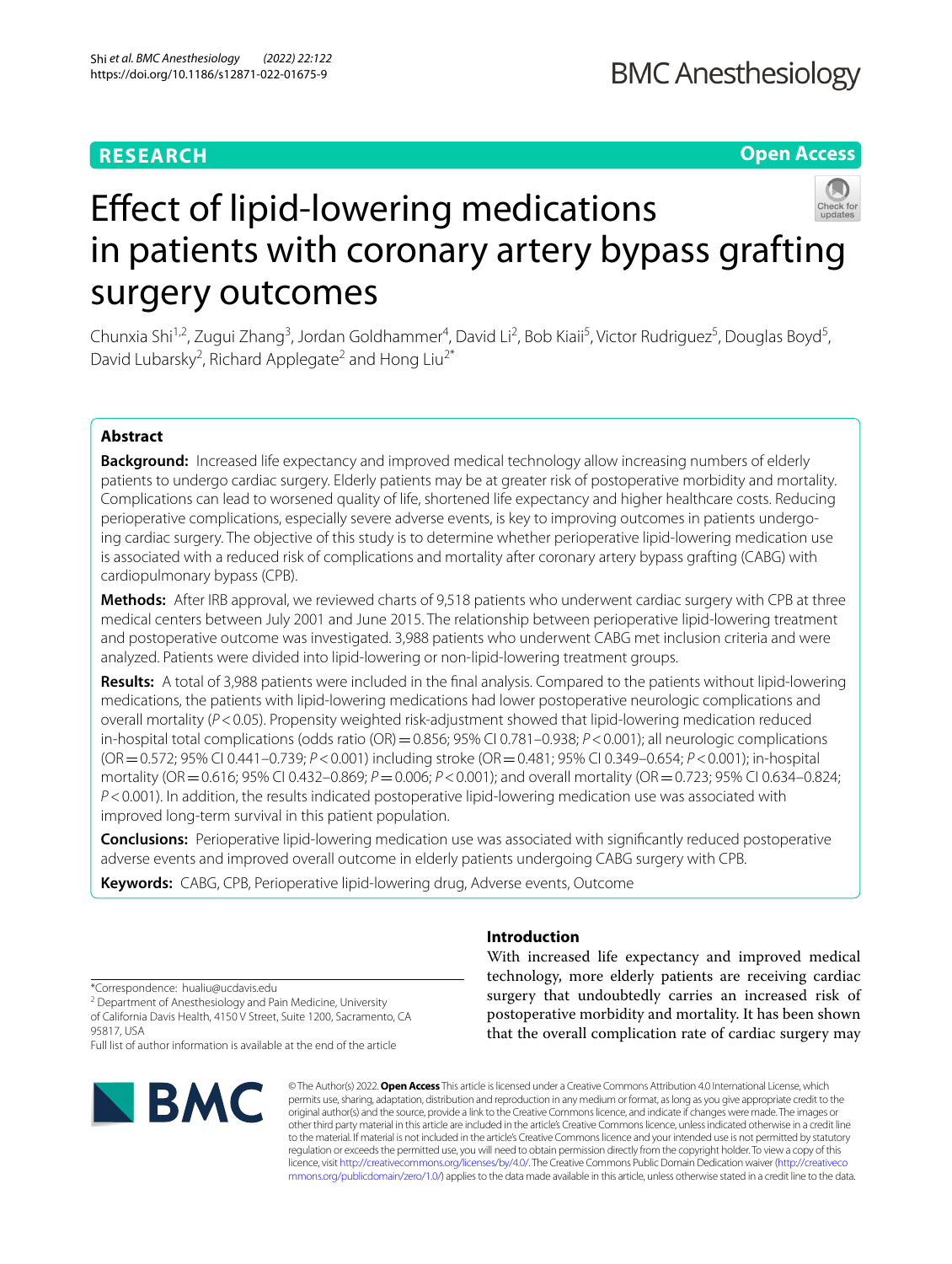be as high as  $66\%$  [[1,](#page-8-0) [2](#page-8-1)]. These complications can lead to decreased quality of life, shortened life expectancy and higher healthcare costs. Reducing perioperative complications, especially severe adverse events, is key to improving outcomes in patients undergoing cardiac surgery.

Statins are inhibitors of the enzyme 3-hydroxy-3-methylglutaryl-coenzyme A reductase and are one of the most important lipid-lowering medicines. Their use is well established in treating hyperlipidemia by lowering plasma low-density lipid cholesterol (LDL-C) level [\[3](#page-8-2)]. Apart from their lipid-lowering ability, the pleiotropic efect of statins has received more attention in recent years. The pleiotropic efect is associated with the improvement of endothelial function, reduction of vascular infammation, stabilization of atherosclerotic plaques, inhibition of oxidative stress and prevention of vascular remodeling  $[4–7]$  $[4–7]$  $[4–7]$ . Because of these benefits, statins have been widely used for patients who suffer from cardiovascular diseases and undergo cardiac surgery. Studies have shown that perioperative statin therapy is associated with reductions of atrial fbrillation (AF), myocardial infarction (MI), vascular thrombosis, acute kidney injury (AKI), and infection after cardiac surgery  $[8-13]$  $[8-13]$  $[8-13]$ . Statin use has also been shown to reduce mortality and shorten the length of hospital stay (LOS) in the same patient population [\[14](#page-8-7)–[16\]](#page-9-0). It has been suggested that surgical patients should resume statin therapy in the perioperative period, particularly patients with atherosclerotic cardiovascular disease  $[17]$  $[17]$ . The goal of this study was to evaluate the efects of perioperative lipid-lowering medications on the incidence of postoperative adverse events and improving both short- and long-term outcomes in patients undergoing CABG/CABG with other procedures.

## **Methods**

This retrospective study consisted of 9,518 patients who underwent various types of cardiac surgery from July 2001 to June 2015 at three diferent US medical centers. The study was approved by the IRB committees from University of California Davis, Jeferson University and Christiana Care and consent was waived because this is a retrospective data analysis. All the methods were performed in accordance with the Declaration of Helsinki. After IRB approval, the patient's demographic information and perioperative data were reviewed from the institutional Society of Thoracic Surgeons (STS) database and there were no humans participated in this study directly. The perioperative period is the time the patient goes into the hospital, clinic, or doctor's office for surgery until the time the patient is discharged home. Inclusion criteria were patients who underwent CABG or CABG with other procedures. Exclusion criteria were patients who underwent cardiac surgery without CPB, any type of transplantation procedure, aortic procedure, minimally invasive surgery, non-CABG, and emergency surgery. The clinical follow-up was up to November 26, 2015. Patients with CABG surgery were identifed and divided into two groups according to whether lipid-lowering medications were used before the surgery: the lipid-lowering treatment (LLT) group and non-lipid-lowering treatment (non-LLT) group. Postoperative complications, major adverse events, and mortality were evaluated. Postoperative lipid-lowering medication use was also recorded.

#### **Statistical analysis**

Continuous variables were reported as mean $\pm$ standard deviation [[18\]](#page-9-2) and compared with a 2-sample t tests if normally distributed or as median (interquartile) and compared with Wilcoxon rank test if necessary. Categorical variables were reported as number and percentage, and compared with  $\chi^2$  test or fisher's exact test if necessary. Univariate and multivariate logistic regression were performed to assess associations between lipid-lowering use and demographic and clinical outcome variables. The inverse probability of treatment weighting (IPTW) method was used in logistic regression model to evaluate the lipid-lowering medication efect on the study patients for all patients and for patients undergoing CABG without other procedures. The propensity score with the nearest method was used in survival analysis to compare the results of time-event endpoints between groups based on lipid-lowering medication use. Data management and statistical analyses were conducted with R software (version 3.5.2). The Kaplan–Meier method was applied to study patient survival. The log-rank test was used to ascertain diferences between groups. *P* value of equal or less than 0.05 was considered statistically signifcant.

#### **Results**

Data from a total of the 9,518 patients were reviewed and 5,530 cases were excluded for not meeting the inclusion criteria. A total of 3,988 patients were included in the fnal analysis (Fig. [1\)](#page-4-0). A higher proportion of LLT patients also had diabetes, hypertension, smoking, peripheral arterial disease, cerebrovascular disease, previous MI and previous cardiac surgery. Patients in the LLT group had a higher body mass index (BMI), more underwent CABG with other procedures and were more likely to be female. More patients in the non-LLT group had history of cardiogenic shock compared to those in the LLT group. Before surgery, more patients in LLT group received angiotensin converting enzyme inhibitors (ACEI), angiotensin receptor blocker (ARB), aspirin and βblocker treatment. The average age was more than 65 years old in both groups and did not difer between groups.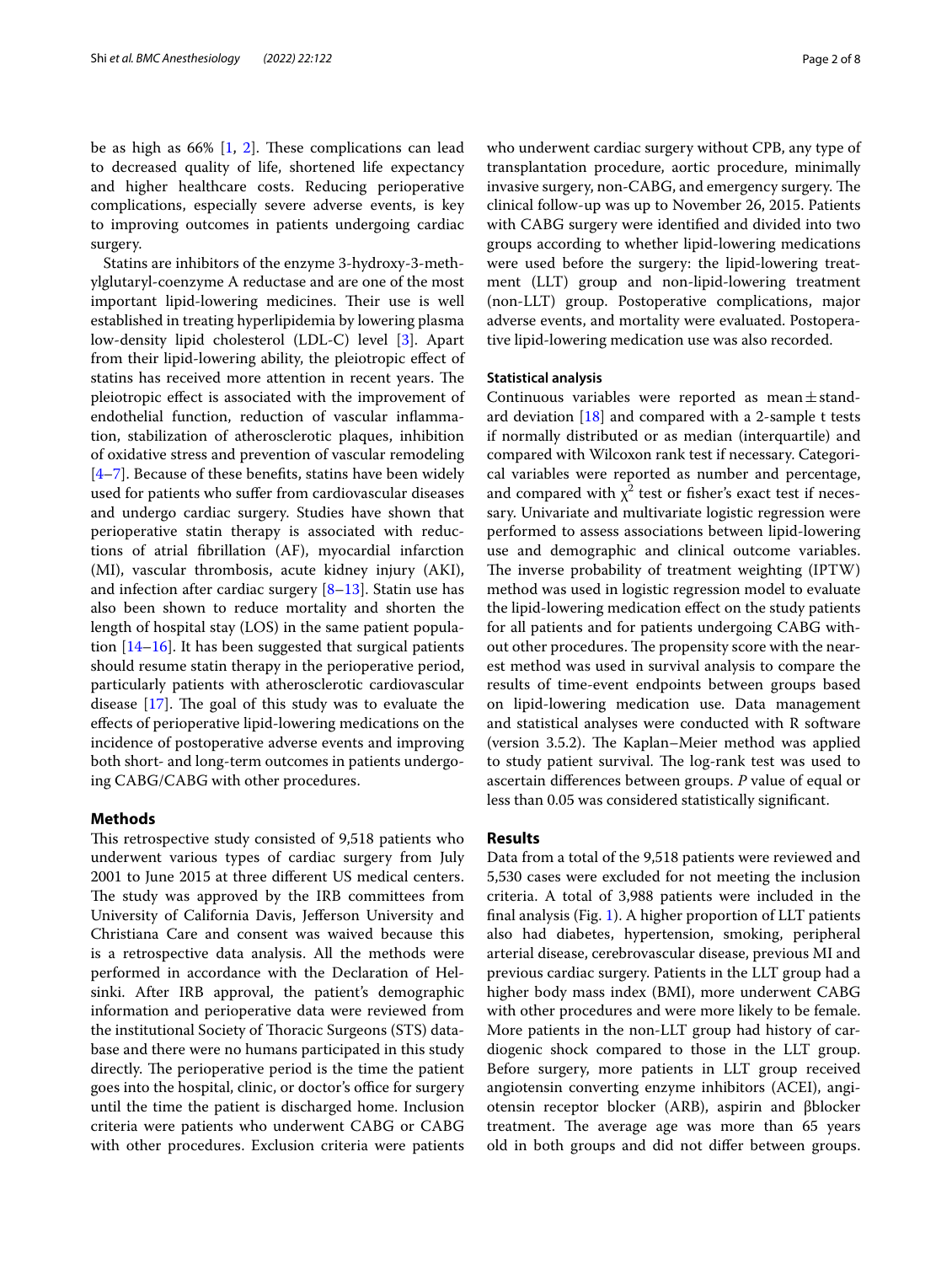

<span id="page-4-0"></span>Demographic and clinical characteristics are summarized in Table [1](#page-5-0).

As shown in Table [2,](#page-5-1) the patients in LLT group had a signifcantly lower incidence of in-hospital complications including neurologic complications and shorter ICU LOS compared to patients in non-LLT group  $(P<0.05)$ . The overall mortalities were signifcant lower in LLT group  $(P<0.05)$ . There was no difference in postoperative infection, prolonged ventilation, renal failure and requirement of renal replacement therapy, new onset atrial fbrillation (AF) or LOS between the groups. After propensity score adjustment, the incidence of postoperative stroke, other neurological complications (transient ischemic attack, encephalopathy, coma) and overall mortality in the LLT group were still signifcantly lower than those in non-LLT group.

To determine the efect of lipid-lowering medications on the outcomes of CABG surgery only, a multivariate logistic regression analysis, with IPTW adjustment model (Table [3\)](#page-6-0) was performed. This showed the LLT group had fewer in-hospital complications ( $OR = 0.856$ ; 95% CI 0.781–0.938; *P*<0.001); less in-hospital mortality (OR 0.616; 95% CI 0.432–0.869; *P*=0.006); lower overall mortality (OR=0.723; 95% CI 0.634–0.824; *P*<0.001); and fewer neurologic complications  $(OR = 0.572; 95\%)$  CI 0.441–0.739; *P*<0.001). Postoperative stroke, a devastating complication, was also lower in the LLT group (OR=0.481; 95% CI 0.349–0.654; *P*<0.001).

Survival probability was calculated with Kaplan–Meier methods and compared with the use of a log-rank test after propensity score. In this study, postoperative lipidlowering medication use was shown to be associated with improved long-term survival more than 5 years in patients after cardiac surgery (Figs. [2](#page-6-1) and [3](#page-7-0)).

### **Discussion**

This study demonstrated that preoperative lipid-lowering medication use was associated with decreased overall inhospital complications especially neurologic complications, and lower mortality in elderly patients undergoing CABG with CPB. Postoperative lipid-lowering medication use was shown to be associated with improved long-term survival more than 5 years in the same patient population.

Statins are one of the most important therapies for patients with atherosclerotic coronary artery disease [\[19](#page-9-3)]. In this study, 97.2% of the patients receiving lipid-lowering medications were receiving statins. Previous studies have reported that statin pretreatment in patients undergoing CABG could reduce postoperative mortality, MI,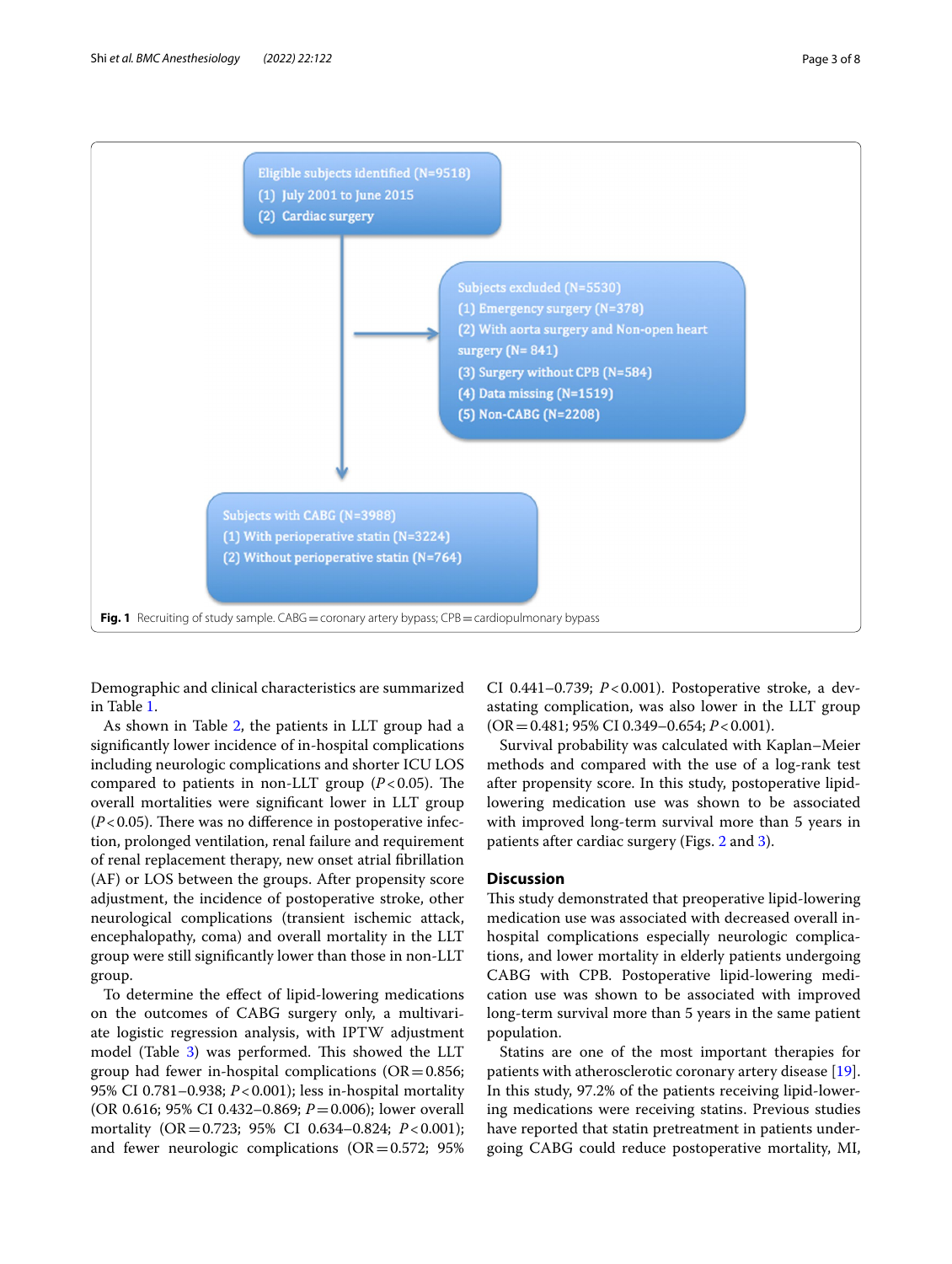| <b>Characteristics</b>             | <b>Non-LLT Group</b> | <b>LLT Group</b> | p-value | <b>PS adjusted Non-LLT</b> | <b>PS adjusted</b><br>LLT | <i>p</i> -value |
|------------------------------------|----------------------|------------------|---------|----------------------------|---------------------------|-----------------|
| Age(years), Mean [SD]              | 65.5(12.1)           | 66.4(10.7)       | 0.231   | 66.4(11.3)                 | 66.0(10.8)                | 0.394           |
| Female, N (%)                      | 225(29.5)            | 778(24.1)        | 0.003   | 1060(26.1)                 | 1002(25.2)                | 0.637           |
| BMI, Mean [SD]                     | 28.7(8.4)            | 29.5(7.5)        | 0.007   | 29.1(5.9)                  | 29.2(5.9)                 | 0.778           |
| Diabetes, N (%)                    | 231(30.2)            | 1361(42.2)       | < 0.001 | 1675(41.3)                 | 1593(40.0)                | 0.591           |
| Renal Failure, N (%)               | 47(6.2)              | 169(5.2)         | 0.363   | 211(5.2)                   | 214(5.4)                  | 0.861           |
| Dialysis, N (%)                    | 32(4.2)              | 120(3.7)         | 0.617   | 151(3.7)                   | 151(3.8)                  | 0.943           |
| Hypertension, N (%)                | 556(72.8)            | 2755(85.5)       | < 0.001 | 3378(83.3)                 | 3308(83.1)                | 0.896           |
| Smoking, N (%)                     | 359(47.0)            | 1645(51.0)       | 0.049   | 2025(49.9)                 | 1993(50.0)                | 0.957           |
| Chronic lung disease, N (%)        | 132(17.3)            | 532(16.5)        | 0.643   | 631(15.6)                  | 660(16.6)                 | 0.539           |
| Peripheral arterial disease, N (%) | 87(11.4)             | 497(15.4)        | 0.006   | 636(15.7)                  | 584(14.7)                 | 0.593           |
| Cerebrovascular disease, N (%)     | 91(11.9)             | 587(18.2)        | < 0.001 | 720(17.8)                  | 678(17.0)                 | 0.717           |
| Creatinine, Mean [SD]              | 1.26(1.16)           | 1.23(1.04)       | 0.523   | 1.24(1.06)                 | 1.23(1.07)                | 0.885           |
| Previous cardiac surgery, N (%)    | 17(2.2)              | 139(4.3)         | 0.010   | 177(4.4)                   | 157(3.9)                  | 0.718           |
| Previous MI, N (%)                 | 253(33.1)            | 1482(46.0)       | < 0.001 | 1763(43.4)                 | 1728(43.4)                | 0.985           |
| Previous heart failure, N (%)      | 206(27.0)            | 811(25.2)        | 0.325   | 1007(24.8)                 | 1009(25.3)                | 0.792           |
| Cardiogenic shock, N (%)           | 25(3.3)              | 51(1.6)          | 0.003   | 75(1.8)                    | 75(1.9)                   | 0.942           |
| ACEI. ARB treatment, N (%)         | 297(38.9)            | 1568(48.6)       | < 0.001 | 1986(48.9)                 | 1872(47.0)                | 0.410           |
| Aspirin treatment, N (%)           | 547(71.6)            | 2853(88.5)       | < 0.001 | 3500(86.3)                 | 3403(85.5)                | 0.519           |
| β-blocker treatment, N (%)         | 485(63.5)            | 2573(79.8)       | < 0.001 | 3136(77.3)                 | 3058(76.8)                | 0.776           |
| $EF <$ , Mean [SD]                 | 50.2(14.49)          | 51.03(13.62)     | 0.132   | 51.1(13.3)                 | 50.9(13.8)                | 0.719           |
| Valve procedure, N (%)             | 239(31.3)            | 705(21.9)        | < 0.001 | 911(22.4)                  | 938.2(23.6)               | 0.536           |
| Other cardiac surgery, N (%)       | 85(11.1)             | 273(8.5)         | 0.025   | 325(8.0)                   | 353(8.9)                  | 0.449           |
| CPB time, Mean [SD]                | 136.7(78.9)          | 132.0(71.4)      | 0.109   | 134.2(76.6)                | 132.7(72.1)               | 0.685           |
| Clamp time, Mean [SD]              | 97.6(61.8)           | 92.7(54.5)       | 0.028   | 94.8(61.2)                 | 93.2(54.9)                | 0.583           |

## <span id="page-5-0"></span>**Table 1** Demographics and clinical characteristics of study cohort

*LLT* lipid lowing treatment, *N* numbers, *SD* standard deviation, *BMI* body mass index, *MI* myocardial infarction, *EF* ejection fraction, *CPB* cardiopulmonary bypass, *DC-lipid lowering* discharge with lipid lowering medications, *PS* propensity score

## <span id="page-5-1"></span>**Table 2** Efect of lipid-lowering medications on outcomes

| Outcome                               | <b>Non-LLT Group</b> | <b>LLT Group</b> | P value | <b>PS adjusted Non-LLT</b> | <b>PS adjusted</b><br>LLT | P value |
|---------------------------------------|----------------------|------------------|---------|----------------------------|---------------------------|---------|
| In-hospital complications, N (%)      | 300(39.3)            | 1086(33.7)       | 0.004   | 1508.9(37.2)               | 1339.8(33.6)              | 0.109   |
| Infection, $N$ $(\%)$                 | 8(0.9)               | 40(1.2)          | 0.493   | 38.3(0.9)                  | 45.9(1.2)                 | 0.639   |
| Stroke, N (%)                         | 21(2.7)              | 48(1.5)          | 0.025   | 123.9(3.1)                 | 59.4(1.5)                 | 0.016   |
| Other neurologic complications, N (%) | 29(3.8)              | 76(2.4)          | 0.035   | 163.1(4.0)                 | 93.3(2.3)                 | 0.033   |
| Ventilation prolong, N (%)            | 129(16.9)            | 453(14.1)        | 0.053   | 623.7(15.4)                | 567.5(14.3)               | 0.495   |
| Renal failure, N (%)                  | 29(3.8)              | 133(4.1)         | 0.754   | 169.9(4.2)                 | 165.1(4.1)                | 0.964   |
| Renal dialysis, N (%)                 | 11(1.4)              | 64(2.0)          | 0.396   | 65.5(1.6)                  | 79.8(2.0)                 | 0.563   |
| New onset AF, N (%)                   | 192(25.1)            | 797(24.7)        | 0.850   | 979.9(24.2)                | 979.4(24.6)               | 0.824   |
| Total ICU hours, Mean [17]            | 121.9(343.1)         | 102.6(156.2)     | 0.020   | 116.7(305.3)               | 103.7(158.2)              | 0.685   |
| Length of hospital stay, Mean [17]    | 9.30(8.49)           | 9.39(35.73)      | 0.947   | 8.87(7.66)                 | 9.36(33.24)               | 0.430   |
| In-hospital Mortality, N (%)          | 13(1.7)              | 39(1.2)          | 0.368   | 84.5(2.1)                  | 51.1(1.3)                 | 0.213   |
| 30d Mortality, N (%)                  | 15(2.0)              | 49(1.5)          | 0.473   | 79.8(2.0)                  | 62.1(1.6)                 | 0.539   |
| <b>Overall Mortality, N (%)</b>       | 111(14.5)            | 361(11.2)        | 0.012   | 606.2(14.9)                | 448.9(11.3)               | 0.017   |

*LLT* lipid lowing treatment, *N* numbers, *SD* standard deviation, *AF* atrial fbrillation, *PS* propensity score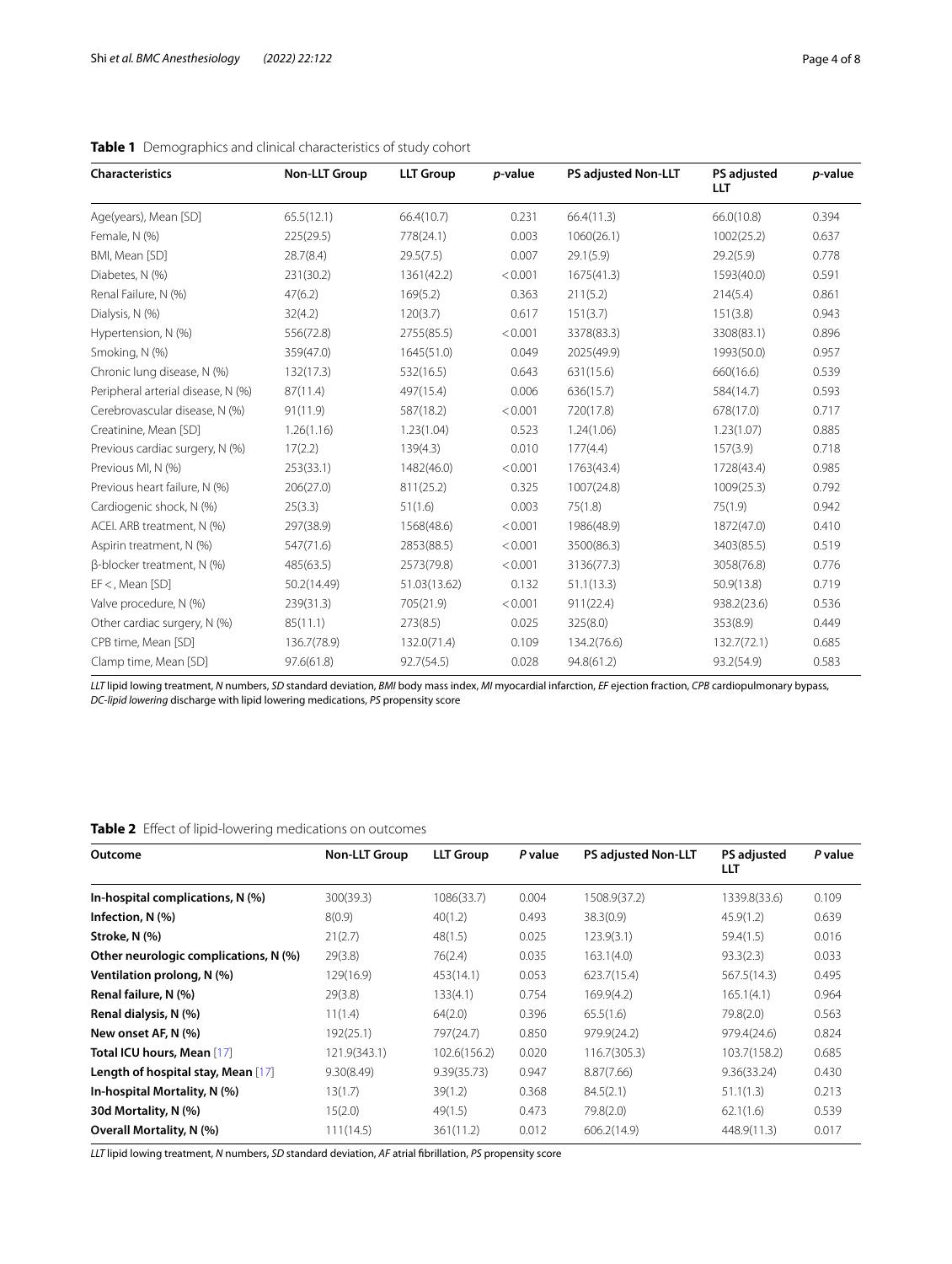<span id="page-6-0"></span>**Table 3** Association between lipid-lowering treatment and postoperative complication and mortality after propensity weighted risk-adjustment

| <b>Outcomes</b>          | ΟR    | Coefficient | 95%CI             | P value |
|--------------------------|-------|-------------|-------------------|---------|
| In-hospital complication | 0.856 |             | $0.781 - 0.938$   | < 0.001 |
| Infection                | 1.223 |             | $0.795 - 1.890$   | 0.361   |
| Stroke                   | 0.481 |             | $0.349 - 0.654$   | < 0.001 |
| Neurologic complication  | 0.572 |             | $0.441 - 0.739$   | < 0.001 |
| Ventilation prolonged    | 0.915 |             | $0.809 - 1.35$    | 0.156   |
| Renal failure            | 0.989 |             | $0.795 - 1.232$   | 0.922   |
| Renal dialysis           | 1.245 |             | 0.896-1.736       | 0.192   |
| New onset AF             | 1.024 |             | $0.925 - 1.134$   | 0.645   |
| In-hospital Mortality    | 0.616 |             | $0.432 - 0.869$   | 0.006   |
| 30-day Mortality         | 0.789 |             | $0.563 - 1.101$   | 0.165   |
| Overall Mortality        | 0.723 |             | 0.634-0.824       | < 0.001 |
| Total ICU hours          |       | $-12.985$   | $-28.120 - 2.150$ | 0.093   |
| Length of hospital stay  |       | 0.491       | $-1.000 - 1.983$  | 0.518   |

*OR* odds ratio, *AF* atrial fbrillation, *ICU* intensive care unit, CI confdence interval

stroke, AF, and length of hospital stay [[20\]](#page-9-4). A multicenter prospective study of 5,436 patients undergoing CABG surgery indicated that perioperative statin therapy was independently associated with a signifcant reduction in the risk of early cardiac death after primary elective CABG surgery [\[21](#page-9-5)]. Another study of patients undergoing CABG with CPB also provided evidence that preoperative statin therapy reduces the risk of early mortality [[22\]](#page-9-6). However, most of these studies only included the patients undergoing isolated CABG surgery. In order to assess the impact of lipid-lowering medications on a broader patient population, our study included both isolated CABG surgery and also CABG combined with other cardiac procedures. We found that neurologic complications (including stroke), in-hospital mortality and overall mortality were all reduced signifcantly in the patients treated with lipid-lowering medications.

In studies examining statin therapy and postoperative outcome in patients who underwent non-emergent valve surgery, the authors found that preoperative statin therapy was associated with signifcantly reduced mortality [\[23](#page-9-7), [24](#page-9-8)]. We found statins were associated with reduced postoperative complications in patients undergoing CABG with or without other procedures suggesting that the benefcial efects from the combination of lipid-lowering, pleiotropic, anti-infammatory, immunomodulatory, and antioxidant properties [[25–](#page-9-9)[27](#page-9-10)] can beneft patients undergoing combined procedures as well. Statins inhibit the production of several proinfammatory cytokines, including tumor necrosis factor alpha (TNF-α), Interleukin-6 (IL-6), and IL-8, resulting in the reduction of C-reactive protein levels and suppression of natural killer cells [[28–](#page-9-11)[30](#page-9-12)]. A meta-analysis including 10 cohort studies with a total of 147,263 participants showed that statin use was associated with a lower incidence of postoperative infectious complications in both cardiac and non-cardiac surgery possibly due to

<span id="page-6-1"></span>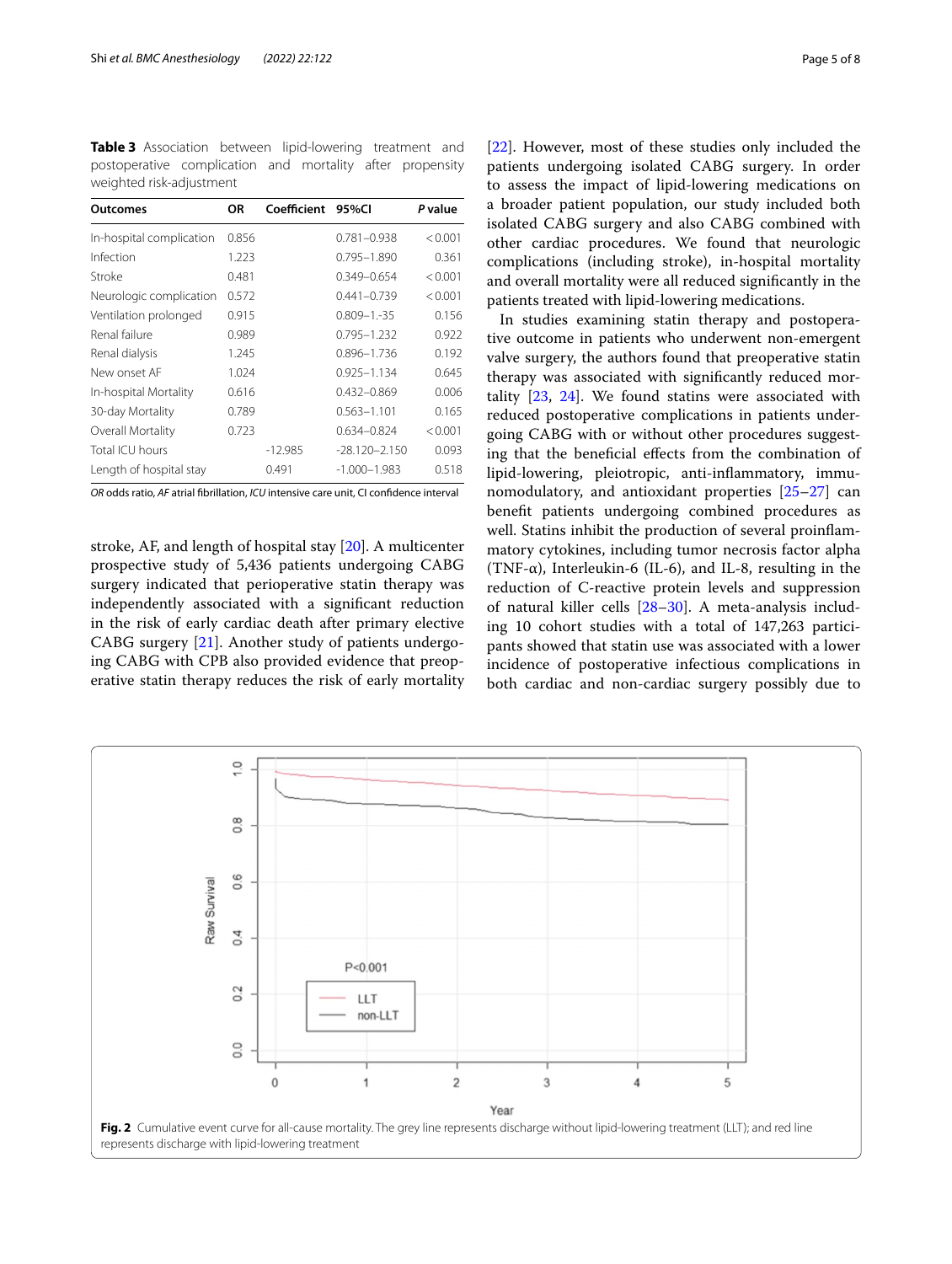

<span id="page-7-0"></span>anti-infammatory or immunomodulatory properties [[10\]](#page-8-8). Another study showed that male gender, increased BMI, presence of left main coronary artery disease, and increased LOS were signifcantly associated with the risk of deep sternal wound infections, while the presence of hypercholesterolemia was a protective factor hypothesized to be due to long-term statin use  $[31]$ . Although studies have demonstrated statin therapy was associated with a reduced risk of postoperative infection [[10,](#page-8-8) [31,](#page-9-13) [32](#page-9-14)], other studies including the present one did not support this fnding [\[33](#page-9-15), [34\]](#page-9-16).

Similarly, there is a high incidence of AKI after cardiac surgery which is associated with increased postoperative mortality and hospital costs  $[35]$  $[35]$ . The effect of statin on AKI and perioperative renal replacement therapy is another controversial topic. Some clinical studies have shown positive renal protection in patients using statins undergoing cardiac surgery [\[13,](#page-8-6) [36](#page-9-18), [37\]](#page-9-19). However, other studies did not reach the same conclusion [[20](#page-9-4), [38](#page-9-20)[–40](#page-9-21)]. Our study found perioperative statin therapy was not associated with a reduced incidence of cardiac surgeryassociated AKI.

Postoperative atrial fbrillation (POAF) is one the most frequent complications after cardiac surgery, and the role of statin use in preventing POAF has been extensively studied. POAF is triggered by the interaction of diferent pathogenic factors and infammatory processes. Sulzgruber and colleagues suggested that preoperative statin therapy decreased the development of POAF due to anti-infammatory properties, such as reducing the level of C-reactive protein (CRP) [[41](#page-9-22)]. It has also been suggested that statin therapy has an overall protective efect against POAF especially in patients undergoing CABG [[9\]](#page-8-9). We did not fnd statin therapy is protective against POAF in this study.

Postoperative stroke in cardiac surgery patients increases morbidity and mortality  $[42, 43]$  $[42, 43]$  $[42, 43]$  $[42, 43]$ . Evidence has shown that statins can exert multidirectional efects, interfering with reactive oxygen species development, clot formation, endothelial function, and brain plasticity which might play an essential role in the treatment of ischemic stroke, preventing stroke recurrence and cardiovascular events, and improving functional performance  $[44]$  $[44]$ . Another study also confirmed the effect of statinbased therapy for primary and secondary prevention of ischemic stroke [[45](#page-9-26)]. Our results show preoperative lipidlowering treatment was associated with reduced postoperative stroke and other neurologic complications which supports a neuroprotective efect of statins following CABG.

The results from the present study show that patients on lipid-lowering medications postoperatively had a longer postoperative survival time, suggesting that lipidlowering medications could reduce postoperative mortality after cardiac surgery for one year or longer. This is consistent with fndings shown by others and it is suggested that the anti-infammatory efect of statin could be one of the mechanisms [[46](#page-9-27)[–48](#page-9-28)]. Another study in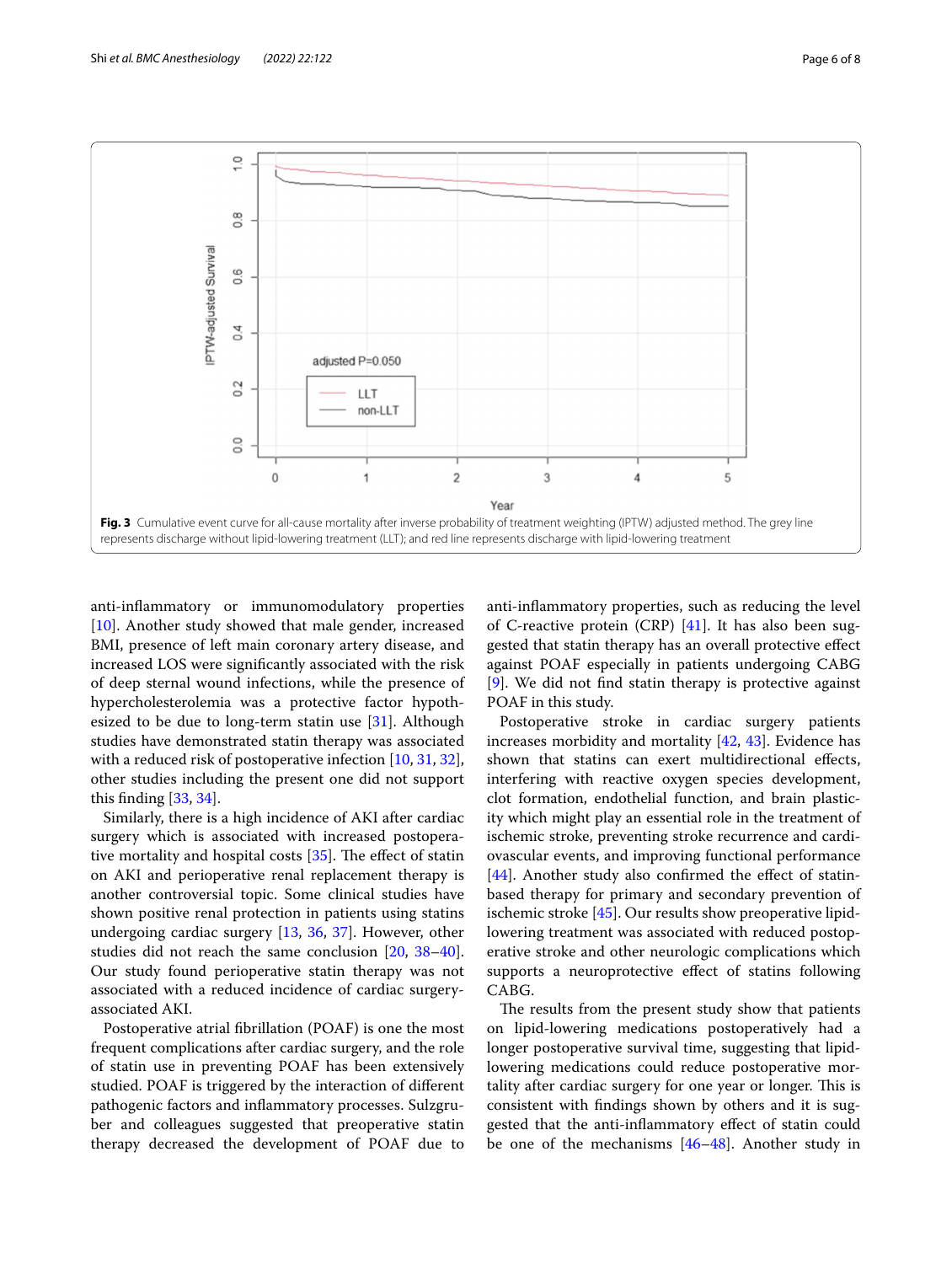patients with atherosclerotic cardiovascular disease evaluated major adverse cardiac events (MACE) defned as MI, angina, coronary revascularization, ischemic stroke, transient ischemic attack (TIA), or peripheral artery disease. The results indicated that statin use within 30 days of hospital discharge was associated with a lower risk of MACE [[49\]](#page-9-29).

This study has several limitations. First, it is a retrospective, nonrandomized study with potential hidden biases that could have afected our analysis. Second, we knew whether patients were receiving perioperative statin treatment, but we were unable to classify the types, doses, and timing of statin therapy. Lastly, compared to non-LLT patients, patients with lipid-lowering therapy were more likely to be concomitantly treated with aspirin, β-blockers, ACEI or ARB which could have benefcial efects on postoperative outcomes [[50](#page-9-30)], but were also more likely to have comorbid conditions that could have negative efects on postoperative outcomes. Although we have taken these factors into account in our statistical analysis, they may still have confounding efects.

In conclusion, among patients undergoing CABG with CPB, perioperative statin use was associated with reduction of postoperative complications and mortality. Postoperative lipid-lowering medication use was shown to be associated with improved 5-year long-term survival. Our study suggests that patients undergoing CABG should consider starting statin therapy perioperatively unless contraindicated, especially for those with signifcant risk factors such as atherosclerotic cardiovascular disease.

#### **Acknowledgements**

Not applicable.

#### **Authors' contributions**

C.S., Z.Z., J.G., H.L. had full access to all of the data in the study and take responsibility for the integrity of the data and the accuracy of the data analysis; Study concept and design: H.L, C.S. D.L., RA; Acquisition, analysis, or interpretation of data: C.S., Z.Z., J.G., D.Li., B.K.,V.R., D.B., D.L., R.A.,H.L.; Drafting of the manuscript: C.S., D.Li., H.L; Critical revision of the manuscript for important intellectual content: C.S., Z.Z., J.G., D.Li., B.K.,V.R., D.B., D.L., R.A.,H.L; Statistical analysis: C.S., Z.Z., H.L.; Obtained funding: H.L., C.S.; Administrative, technical, or material support: Z.Z, J.G., H. L. The author(s) read and approved the fnal manuscript.

#### **Funding**

This work was supported by the Department of Anesthesiology and Pain Medicine, Department of Surgery and Department of Internal Medicine of University of California Davis Health, Sacramento, CA, USA and NIH grant UL1 TR000002 to the University of California Davis Health.

#### **Availability of data and materials**

The datasets used and/or analyzed during the current study are available from the corresponding author on reasonable request.

#### **Declarations**

#### **Ethics approval and consent to participate**

The study was approved by the IRB committees from University of California Davis, Jeferson University and Christiana Care and consent was waived because this is a retrospective data analysis. All the methods used in this study were performed in accordance with the Declaration of Helsinki.

### **Consent for publication**

Not applicable.

#### **Competing interests**

The authors declare that they have no competing interests.

#### **Author details**

<sup>1</sup> Department of Anesthesiology, Peking University International Hospital, Beijing, China. <sup>2</sup> Department of Anesthesiology and Pain Medicine, University of California Davis Health, 4150 V Street, Suite 1200, Sacramento, CA 95817, USA.<sup>3</sup> Institute for Research On Equality and Community Health, Christiana Care, Newark, DE, USA. <sup>4</sup> Department of Anesthesiology, Sidney Kimmel Medical College at Thomas Jefferson University Hospital, Philadelphia, PA 19107, USA.<sup>5</sup> Department of Surgery, University of California Davis Health, Sacramento, CA, USA.

#### Received: 23 January 2022 Accepted: 14 April 2022 Published online: 26 April 2022

#### **References**

- <span id="page-8-0"></span>1. Pahwa S, Bernabei A, Schaff H, et al. Impact of postoperative complications after cardiac surgery on long-term survival. J Card Surg. 2021;36:2045–52.
- <span id="page-8-1"></span>2. Ji F, Li Z, Nguyen H, et al. Perioperative dexmedetomidine improves outcomes of cardiac surgery. Circulation. 2013;127:1576–84.
- <span id="page-8-2"></span>3. Abbruzzese TA, Havens J, Belkin M, et al. Statin therapy is associated with improved patency of autogenous infrainguinal bypass grafts. J Vasc Surg. 2004;39:1178–85.
- <span id="page-8-3"></span>4. Wassmann S, Laufs U, Baumer AT, et al. Inhibition of geranylgeranylation reduces angiotensin II-mediated free radical production in vascular smooth muscle cells: involvement of angiotensin AT1 receptor expression and Rac1 GTPase. Mol Pharmacol. 2001;59:646–54.
- 5. Martinez-Comendador JM, Alvarez JR, Mosquera I, et al. Preoperative statin treatment reduces systemic infammatory response and myocardial damage in cardiac surgery. Eur J Cardiothorac Surg. 2009;36:998–1005.
- 6. Yagi S, Aihara K, Ikeda Y, et al. Pitavastatin, an HMG-CoA reductase inhibitor, exerts eNOS-independent protective actions against angiotensin II induced cardiovascular remodeling and renal insufficiency. Circ Res. 2008;102:68–76.
- <span id="page-8-4"></span>7. Hilbert T, Poth J, Frede S, et al. Anti-atherogenic efects of statins: Impact on angiopoietin-2 release from endothelial cells. Biochem Pharmacol. 2013;86:1452–60.
- <span id="page-8-5"></span>8. Jacobson TA, Ito MK, Maki KC, et al. National lipid association recommendations for patient-centered management of dyslipidemia: part 1–full report. J Clin Lipido. 2015;9:129–69.
- <span id="page-8-9"></span>Sai C, Li J, Ruiyan M, et al. Atorvastatin prevents postoperative atrial fbrillation in patients undergoing cardiac surgery. Hellenic J Cardiol. 2019;60:40–7.
- <span id="page-8-8"></span>10. Ma BX, Li H, Li JS, et al. Efect of statins on preventing infectious complications after surgery: Systematic review and meta-analysis. J Int Med Res. 2015;43:610–8.
- 11. Chopra V, Wesorick DH, Sussman JB, et al. Efect of perioperative statins on death, myocardial infarction, atrial fbrillation, and length of stay: a systematic review and meta-analysis. Arch Surg. 2012;147:181–9.
- 12. Christenson JT. Preoperative lipid-control with simvastatin reduces the risk of postoperative thrombocytosis and thrombotic complications following CABG. Eur J Cardiothorac Surg. 1999;15:394–9 (discussion 399-400).
- <span id="page-8-6"></span>13. LE, Smith DK, Blume JD, *et al*. High-Density Lipoprotein Cholesterol Concentration and Acute Kidney Injury After Cardiac Surgery. J Am Heart Assoc 2017; 6: E006975.
- <span id="page-8-7"></span>14. de Waal BA, Buise MP, van Zundert AA. Perioperative statin therapy in patients at high risk for cardiovascular morbidity undergoing surgery: a review. Br J Anaesth. 2015;114:44–52.